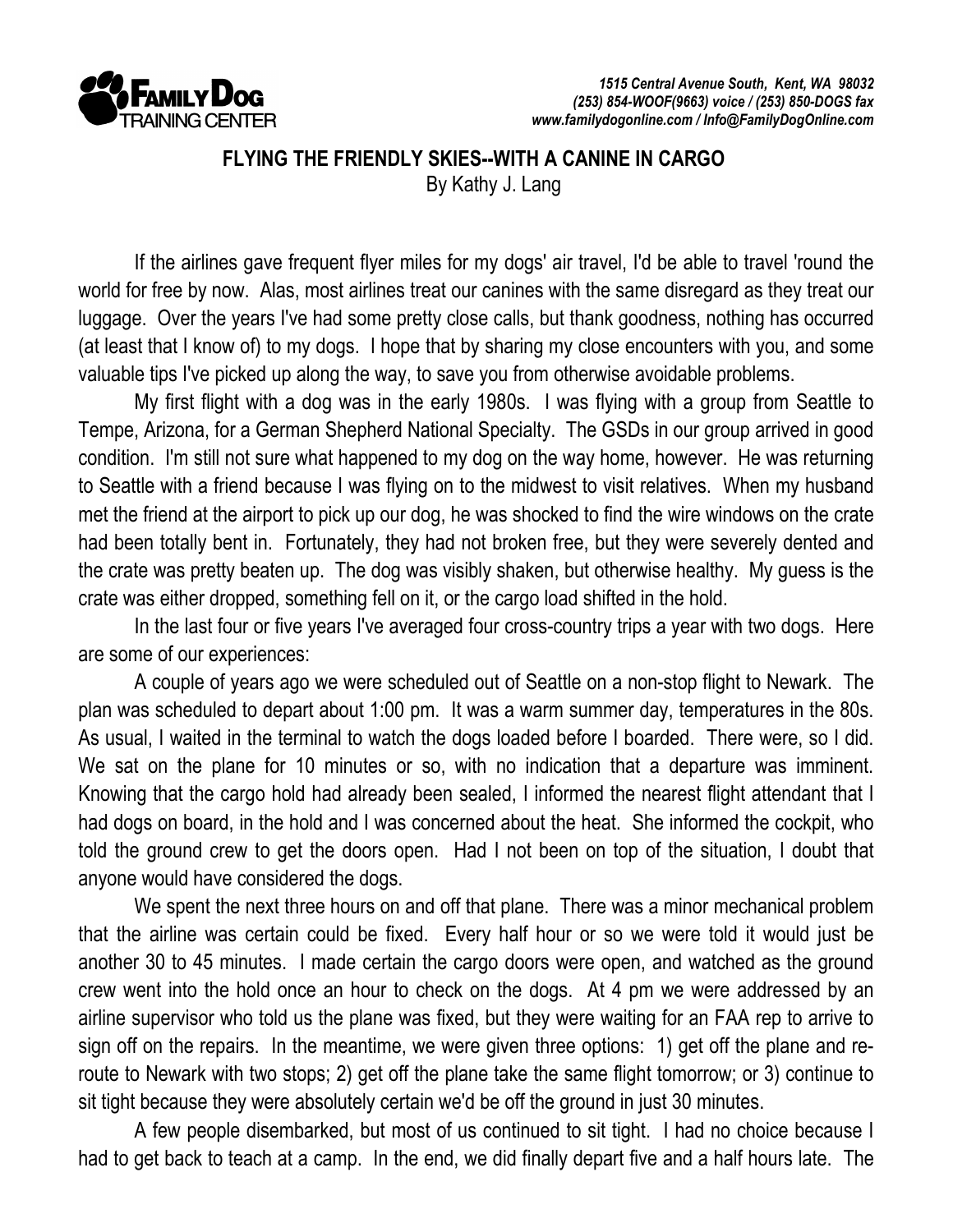ground crew had kept an eye on the dogs (I know, because I kept an eye on them). And more than once, the flight attendants themselves went down below to check on the dogs for me. We arrived in Newark at 2 am. The dogs had been crated for 14 hours, but thank goodness, were none the worse for wear.

 A few months ago, flying Seattle to Chicago non-stop, I had a very strange experience. One large carrier has two flights on this route, one departing just five minutes after the other. One flies a MD-80 and the other a stretch 727. I had purposely booked the -80 flight for the dog's comfort and my own. I'll take the wide-body jets over the narrow ones any day. We get to the airport, I check the dogs and dash to the gate in plenty of time. An hour before departure time, the gate announcer informs us the other flight has been canceled and those passengers will be joining us on our plane. However, there are now too many passengers for the -80 so we'll give free round-trip tickets to anyone willing to take a voluntary bump and wait for the next flight 3 hours later.

 Since I'm meeting Diane Bauman in Chicago, enroute to a camp in Iowa, I certainly couldn't take the bump. So I waited. Pre-boarding came, as did all the other boarding calls. We're now at final boarding and the gate attendant is getting testy because I'm not boarding. Finally the dogs arrive at the ramp; however, there are 3 others plus my 2. I'm mildly concerned, but continue to watch. I see the 3 other dogs go up. I'm picking up my bag and ready to board when they pick up my first crate. Thank goodness I was still there when they sat my crate back on the truck and drove it and my second dog away.

 I ran to the gate attendant, saying "They just drove away with my dogs. I'm not going without my dogs!"

 His response was not to worry. The plane was too full, and my dogs would be shipped on the next flight. They'd arrive 3 hours later. I said, "No they won't." I went into the whole diatribe about being a professional trainer enroute to a seminar and I had to have my dogs with me. I also added, "Who makes the decision, any way, whose dogs get bumped? Why can't you bump two of the other dogs?"

 The gate attendant realized I was serious and dialed up the ground supervisor, yelling at them to "Get Lang's dogs back on that plane and take 2 others off." He then instructed me to get on board. I refused. He told me I either got on now or they were leaving without me.

I asked "How do I know my dogs will be put on this plane?"

"You have to trust me," was his reply.

 "When I've trusted airline personnel before I've had problems!" was my retort. We went round and round for a few minutes as I tried to buy time, hoping my dogs would show up. Finally, I decided to board, and my last words to him were, "If my dogs are not in Chicago when I arrive, there are going to be major problems."

## **Teaching your family. Training your dog.**

Classes, private lessons & problem solving for puppy manners, home obedience, competition obedience, off-leash control, conformation handling, agility, flyball, tracking, tricks & games, therapy work, canine good citizen & more! Behavior problem solving. All breeds. All ages. Mixed breeds & rescue dogs welcome.